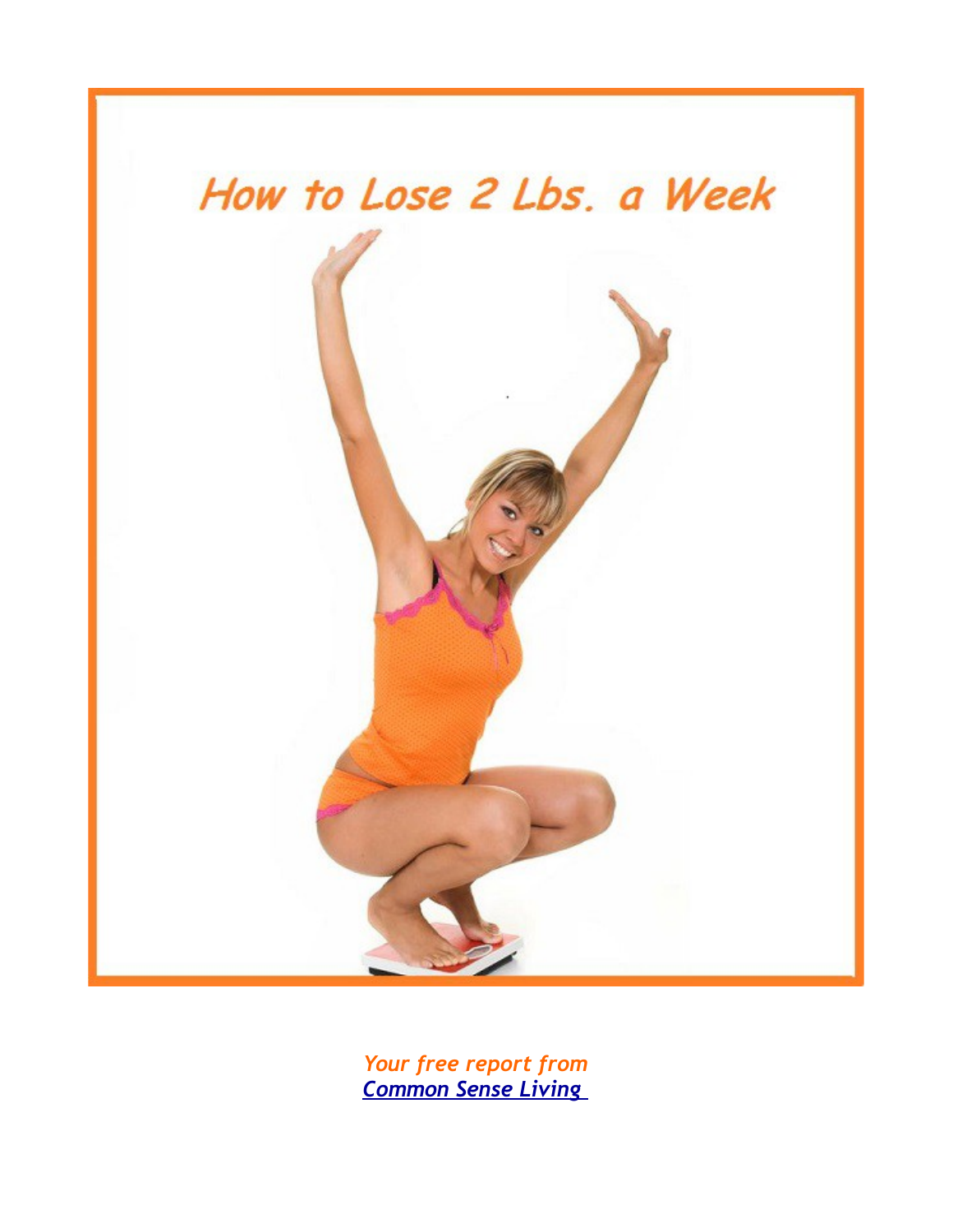Losing 2 pounds a week doesn't sound like much, right? Hardly seems worth the bother.

Except when you consider that if you consistently lose just 2 pounds a week, that is over 100 pounds in a year!

Living a thin and healthy lifestyle can seem overwhelming. Here are the 10 Commandments to follow to make the changes easy and permanent.



#### *1. Eat Real Food!*

Packaged, processed, and fast foods are full of sugars, sodium, and fat. And if that's not bad enough, it is scientifically engineered to make you want more. You eat more, they make more money.

Do you know what your body does with all those foreign ingredients that it can't use? It stores them in your fat cells for safe keeping until it can dispose of them. Except that you keep adding them. Your fat cells get fatter, and fatter, and fatter...

But isn't eating real food a lot of work?

The only time saving to packaged food really is the amount of time you have to spend assembling ingredients. But when you make it yourself, you know exactly what's in it! Its really not that hard. I'd say its worth the few extra minutes, wouldn't you?

Help! [You can find fast, easy, delicious recipes here -](http://commonsenseliving.com/members/index.php/recipes)



## *2. Drop the Pop*

A can of pop a day adds 10 pounds a year – even diet pop. There is nothing in pop that your body can use except for the water... and it doesn't even quench your thirst!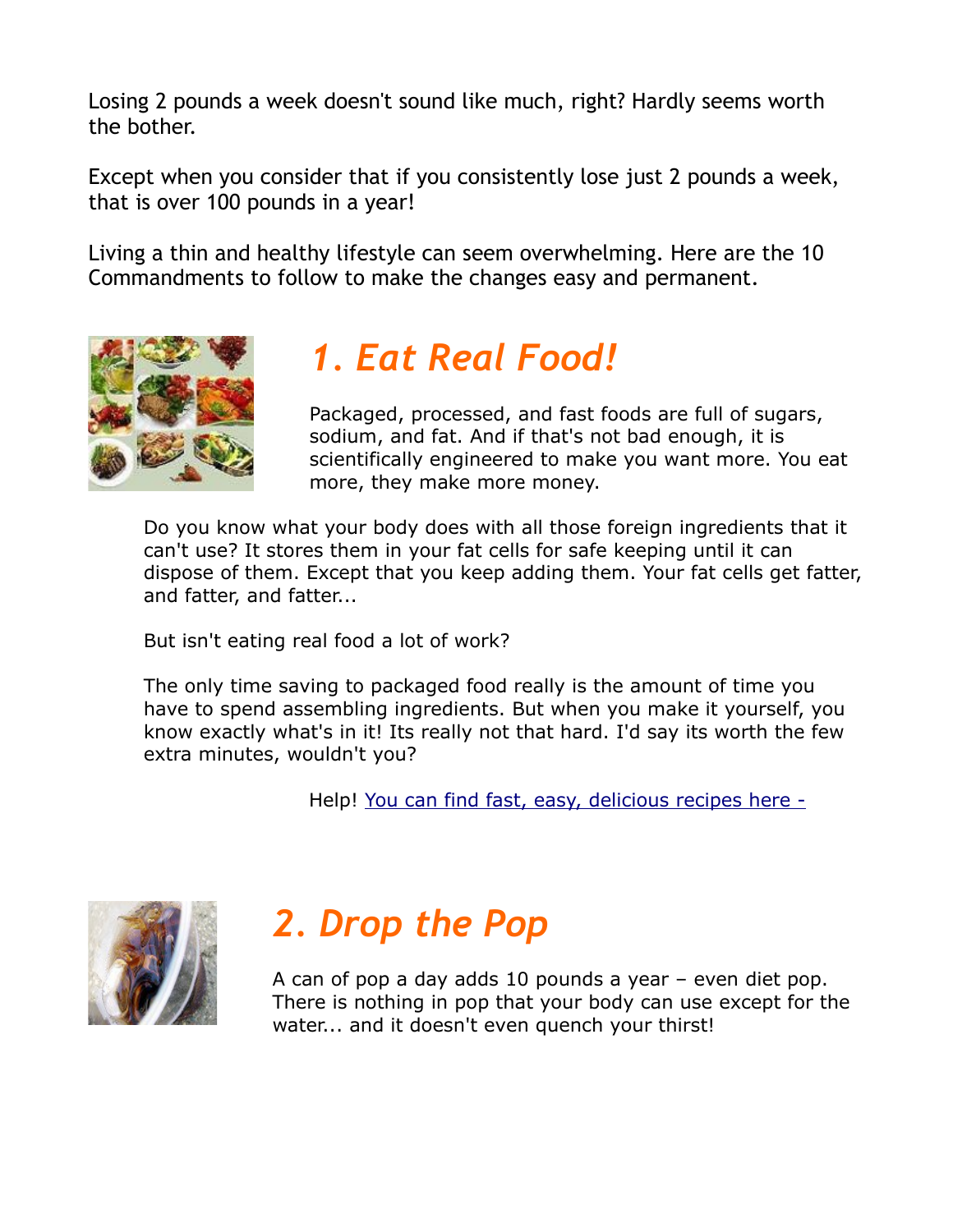

# *3. Drink more water*

Your body is primarily water. Every organ – including your brain, needs water. How much water? To determine how much water you need for your body size, take your weight and divide by 2. That is how many ounces of water you should drink a day.

Think of a dried up sponge. It can't do its job until you fill it with water. Your body is the same way. You'll keep your organs in tip top shape so they can dispose of more of the chemicals, toxins and fat. You'll think better. Your skin will look better. Such a simple thing. Why don't we do it?



## *4. Eat 5-9 servings of fresh vegetables and fruits a day*

and a little protein in every meal throughout the day. Follow this simple formula and your body will have what it needs to thrive.

[Read How to easily get your 5-9 servings of vegetables an fruits a day](http://commonsenseliving.com/getting-your-5-9-a-day-is-easier-than-you-think/)   $>>$ 



## *5. Get 30 minutes of exercise a day*

It keeps your muscles strong, your blood flowing, your cells oxygenated, and your mood lifted. We were not designed to sit on our duff all day. Did you know that the only way to stimulate your lymphatic system is through exercise?

Many people have lost significant amounts of weight just by adding a walk to their daily routine. My sister and her boyfriend have lost a lot of weight since they got a dog.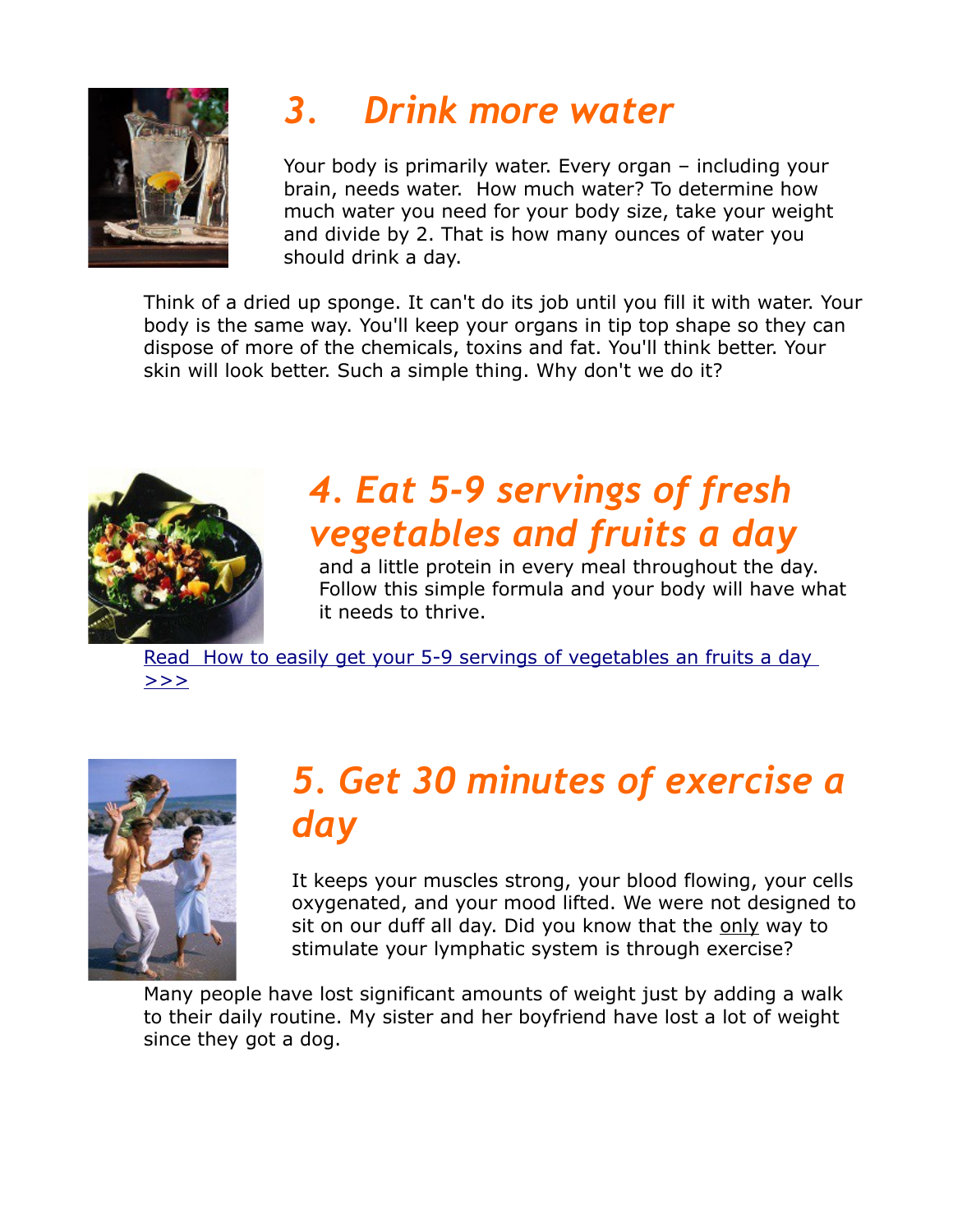

# *6. Sleep 7-9 hours a night*

Sleep is when your body repairs itself and rebuilds your health, energy, and brain function. Get too little sleep and you will be sluggish and craving carbs for energy.



### *7. Carbs – Cut down, but not out*

Carbs are energy. Eat too few and you won't have any energy. But when you eat too many, your body stores them as fat until you need them. Eat your carbs earlier

in the day when you will burn them. For faster results - eat vegetables and protein for dinner. Cut out starchy carbs late in the day.



### *8. Stay committed*

The lure of packaged and fast foods is everywhere! Make sure you have dinner planned before you leave for work. When shopping, stick to the outer perimeter of the store where all the fresh foods are. When you are about to make a bad choice, ask yourself, "Do I like the way I feel after I eat this?"

In a little bit of time, you will lose your taste for those foods.



## *9. Don't be a stick in the mud*

There are people who take healthy eating too far and are no fun to be around. On the rare occasions when there aren't any healthy choices, it won't kill you to be social. Sometimes its a good excuse to have something you wouldn't normally eat. Just don't overdo it.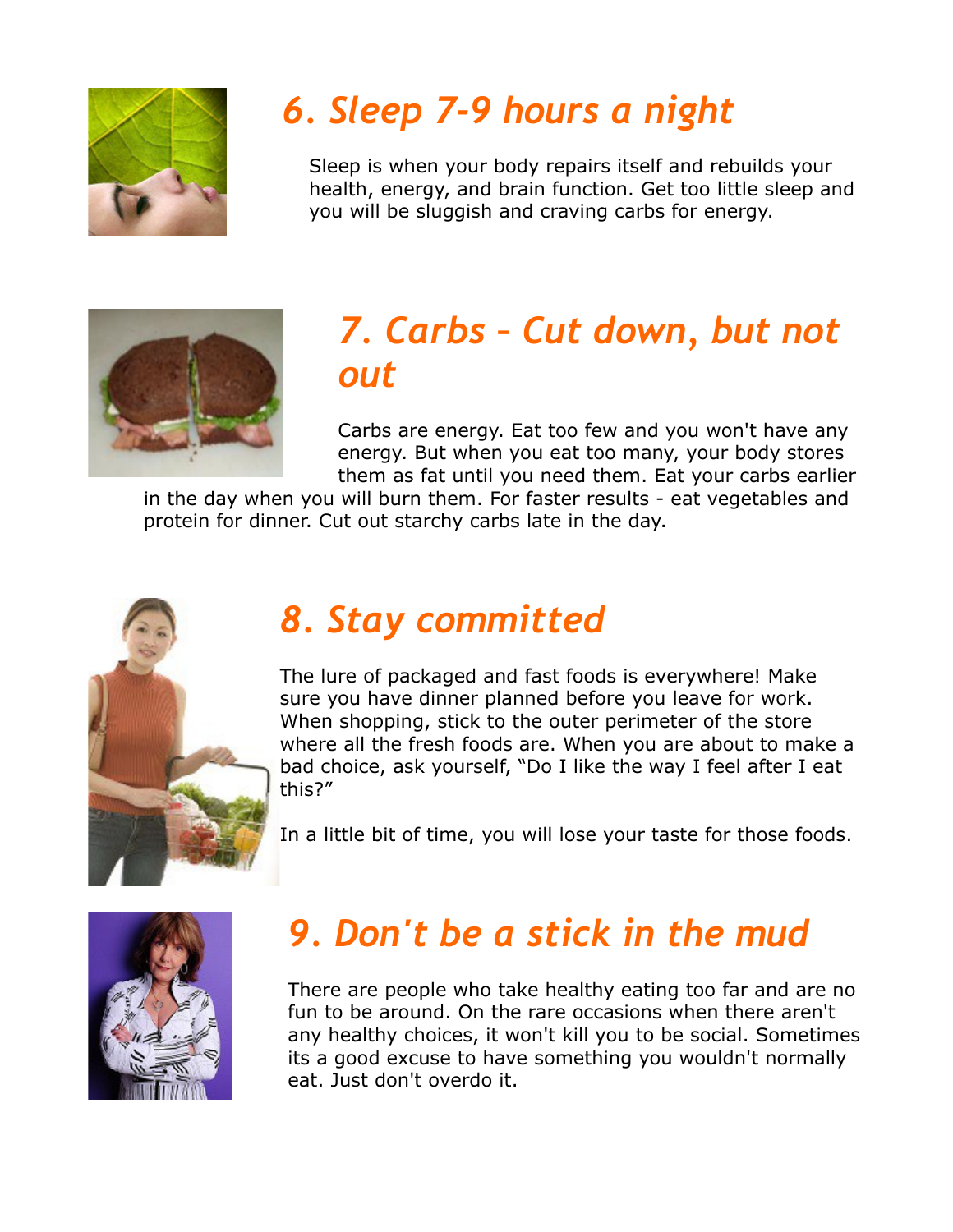

## *10. Forgive yourself – Then get back on track*

There are going to be parties, and holidays, and events where we don't eat well. That is part of life. Go ahead and have a good time. Just get back on track tomorrow!

Taking a balanced approach makes it all so much easier. Follow these 10 Commandments and see your body and your health transform. The weight will start melting off.

#### **[Want More Help?](http://commonsenseliving.com/get-healthy/)**

I hope this helps!

Take care of yourself -

Carole



More by Carole

[Get Healthy, Lose Weight, & Feel Better Than You Have In Years](http://commonsenseliving.com/get-healthy/)

[Secret Confessions of a Clean Freak](http://howtocleanhousefast.com/) – How a single working mom keeps a really clean house and still has time for a life.